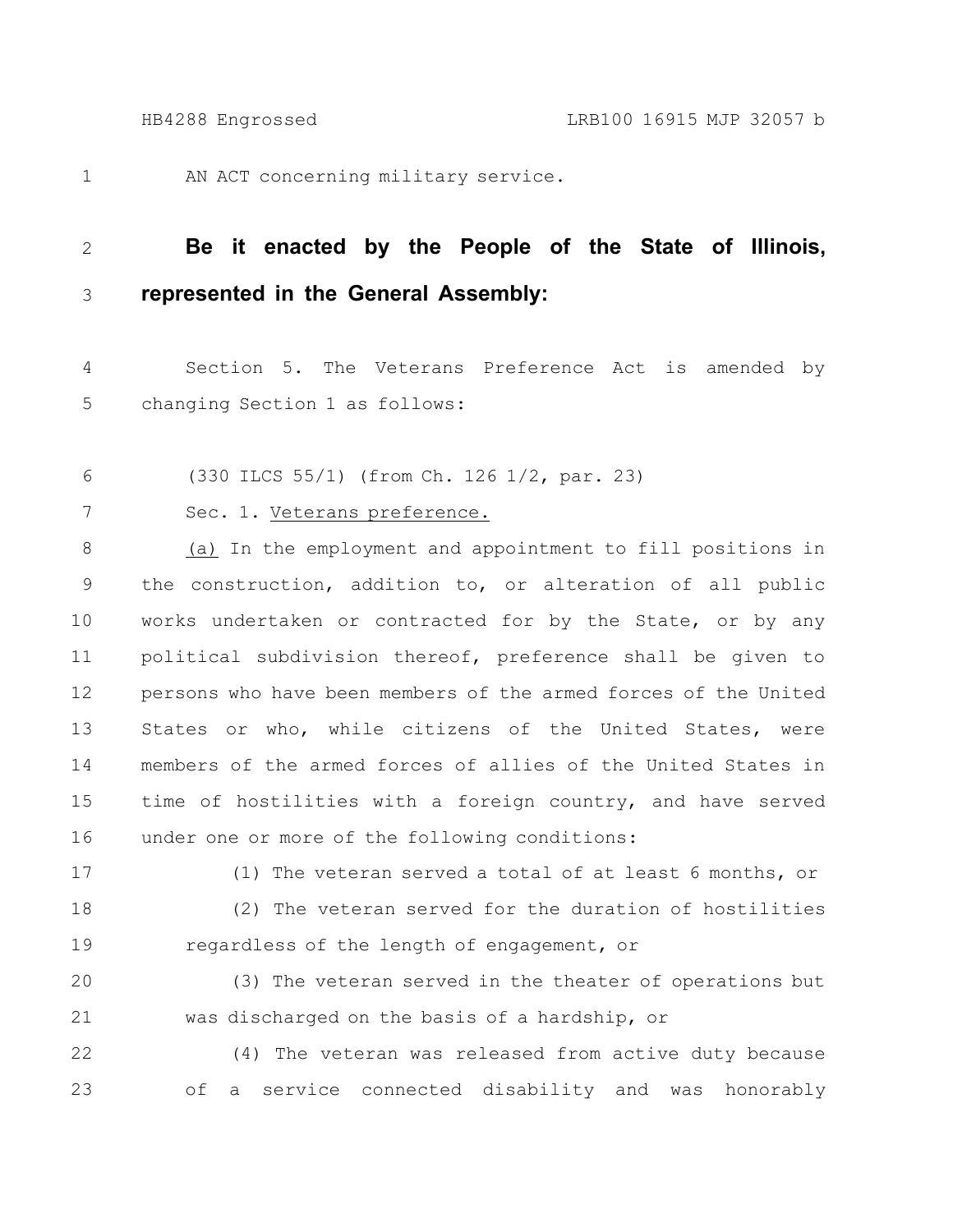HB4288 Engrossed - 2 - LRB100 16915 MJP 32057 b

discharged. But such preference shall be given only to those persons who are found to possess the business capacity necessary for the proper discharge of the duties of such employment. No political subdivision or person contracting for such public works is required to give preference to veterans, not residents of such district, over residents thereof, who are not veterans. 1 2 3 4 5 6 7

For the purposes of this Section, a person who has been a member of the Illinois National Guard shall be given priority over a person who has been a member of the National Guard of any other state. 8 9 10 11

(b) As used in this Section: 12

"Time of hostilities with a foreign country" means any period of time in the past, present, or future during which a declaration of war by the United States Congress has been or is in effect or during which an emergency condition has been or is in effect that is recognized by the issuance of a Presidential proclamation or a Presidential executive order and in which the armed forces expeditionary medal or other campaign service medals are awarded according to Presidential executive order. 13 14 15 16 17 18 19 20

"Armed forces of the United States" means the United States Army, Navy, Air Force, Marine Corps, or Coast Guard, United States Reserve Forces, or the *Hilinois* National Guard of any state. Service in the Merchant Marine that constitutes active duty under Section 401 of federal Public Law 95-202 shall also be considered service in the Armed Forces of the United States 21 22 23 24 25 26